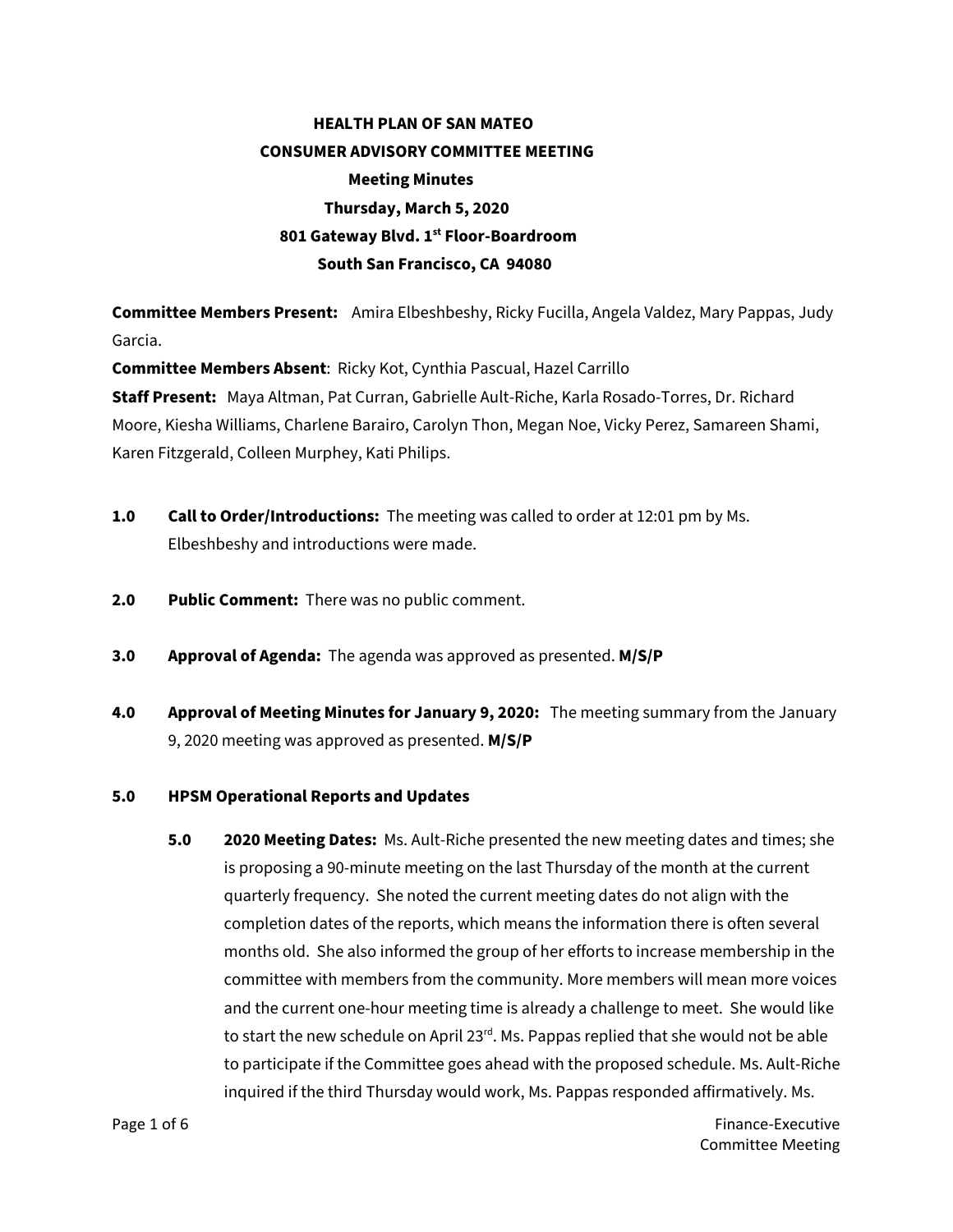Ault-Riche will meet with data providers to see if that is feasible for the reports necessary. The committee was fine with the proposed 90-minute time frame. Meetings will now go from Noon-1:30 pm. The committee will decide via email on the newly proposed dates, once they are determined.

**5.1 CEO Update:** Ms. Altman announced that Dr. Moore would be updating the group in depth on COVID19 and the Coronavirus during his report. She remarked that HPSM is taking the lead set by the County public Health Department. There has not been extensive messaging with Providers, and she noted there has not been many calls from Members at this point as well. HPSM will continue to take measures that make sense and follow county health protocols. Pharmacies are ensuring 90-day supplies of medications. HPSM is reviewing their Business Continuity Plan (BCP) to see if more telecommuting is necessary and to determine critical staffing levels. Ms. Altman also provided an update on Seton Hospital. There was a board meeting on March 4th, hundreds of Seton workers were in attendance. There is a rumor that there will be a closure next week. There is an immediate action plan in place with the County. She noted that legally, Verity cannot just abandon patients. HPSM will continue to monitor the situation.

Ms. Altman also announced that Governor Newson has named a new Director to the Department of Health Care Services (DHCS), Dr. Bradley Gilbert; is the former Public Health officer in San Mateo, and the Former CEO of Inland Empire Health Plan (IEHP), HPSM's counterpart in Riverside County. She also spoke of State proposals to reform Medi-Cal, they are still being finalized but Ms. Altman said they are very excited about some of the proposals, especially those that will allow HPSM to continue the Community Care Setting and Recuperative Placement programs they have been so successful with.

Ms. Pappas asked if there is a plan for Seton patients, she wondered if HPSM can arrange to have them seen at hospitals in San Francisco County, should Seton close. Ms. Altman responded that it is not likely, as there are not enough beds. Ms. Altman noted there may be more interest in keeping Seton Coastside open, even more than the main campus in Daly City. She noted that if Coastside closes, it would be difficult to find another provider in that area.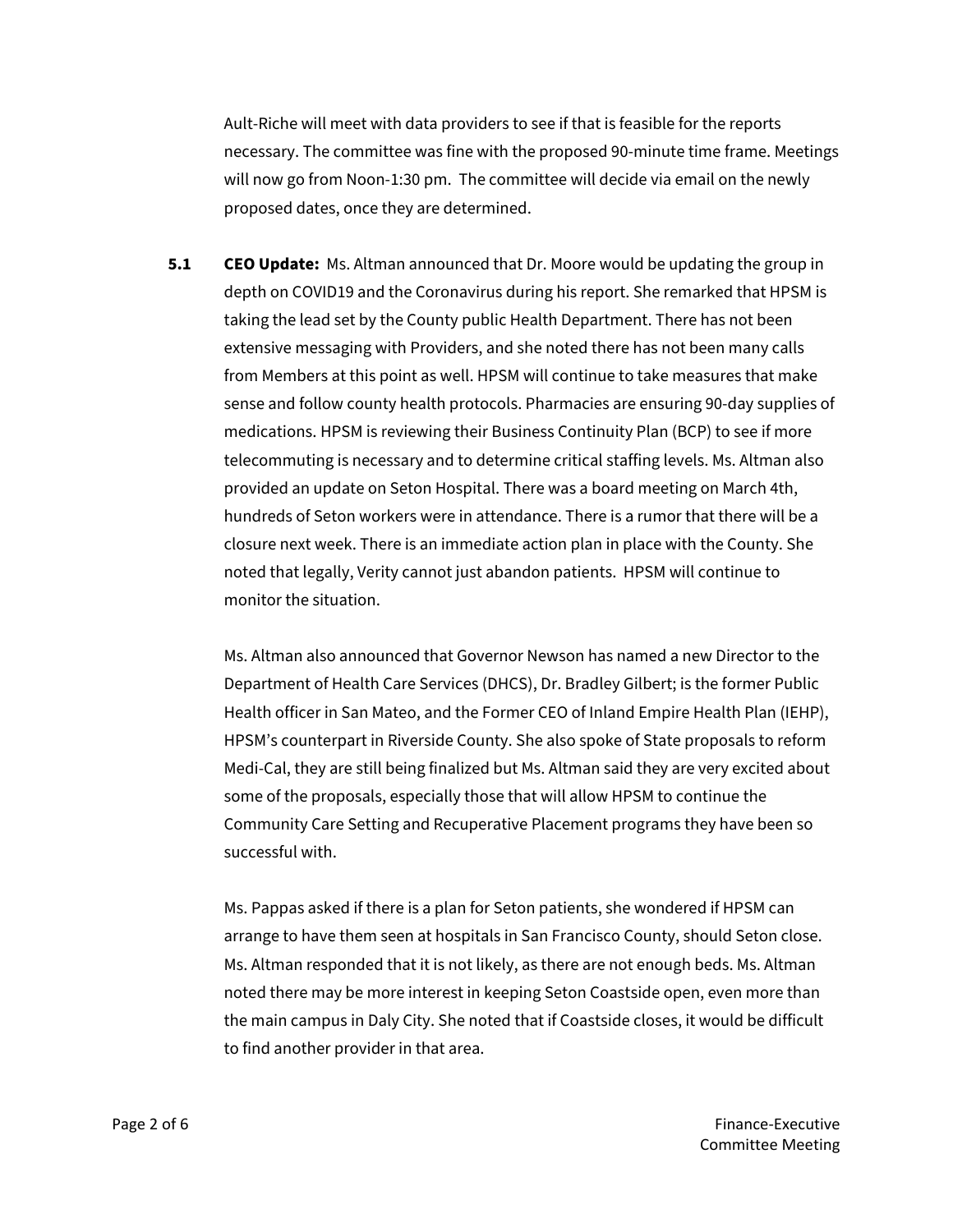- **5.2 CMO Update:** Dr. Moore presented to the committee on the Coronavirus and COVID-19. He stated the virus is very common and educated the group that the Coronavirus is a type of SARS. He displayed the differences between COVID 19 and the flu, pointing out the respiratory issues involved with this virus. Those with compromised immune systems are highly susceptible. He provided resource pages from the San Mateo County health site and The Centers for Disease Control Centers and Prevention (CDC) which are also on the HPSM website. Many HPSM Providers are utilizing the website as well. He went over tips and preventative measures that individuals can use to protect themselves. Ms. Garcia inquired on masks and who should use them. Dr. Moore noted the CDC does not recommend the public at large using them. He noted the spread is inevitable, but HPSM is being pro-active. He provided notes and tips on hand washing. Ms. Pappas suggests that folks stay away from nursing homes. Dr. Moore agreed noting the recent spate of nursing home deaths in Washington State. Ms. Barairo said there is a call center run by the County for those with questions about COVID-19. Ms. Elbeshbeshy said testing is covered Medi-Cal and Medicare. She asked if there is a plan for outreach to members to make them aware of this, noting that many may be worried about the price. Ms. Altman noted the cost isn't really the factor, because there is not a sufficient number of tests available. She would like to do outreach, but test kits are just not available to the majority of the population right now. Dr. Moore ended by noting that the CAHPS survey will be out in March. There will be a tip sheet with FAQ's.
- **5.3 Quality Improvement:** Ms. Munoz did a presentation about the Population Needs Assessment (PNA) Annual report. This is a new requirement by DHCS for all managed care plans. She went over the report requirements as well as the timeline and phases. They are in the first phase, data gathering, the report is due on June 30, 2020. The final report will come to the CAC in September. She also provided an update on the Culturally and Linguistically Appropriate Services' (CLAS) program. This year's subject is Mental Health awareness. Ms. Shami updated the group on the County Needs Assessment. She reported that they highlighted 5 areas of focus they would like to work on for the next 3-5 years:
	- 1. Addressing asthma needs for the Pediatric population.
	- 2. Increased lead screening
	- 3. Prevention and management of gestational diabetes.
	- 4. Adolescent mental health and alcohol and other drug use.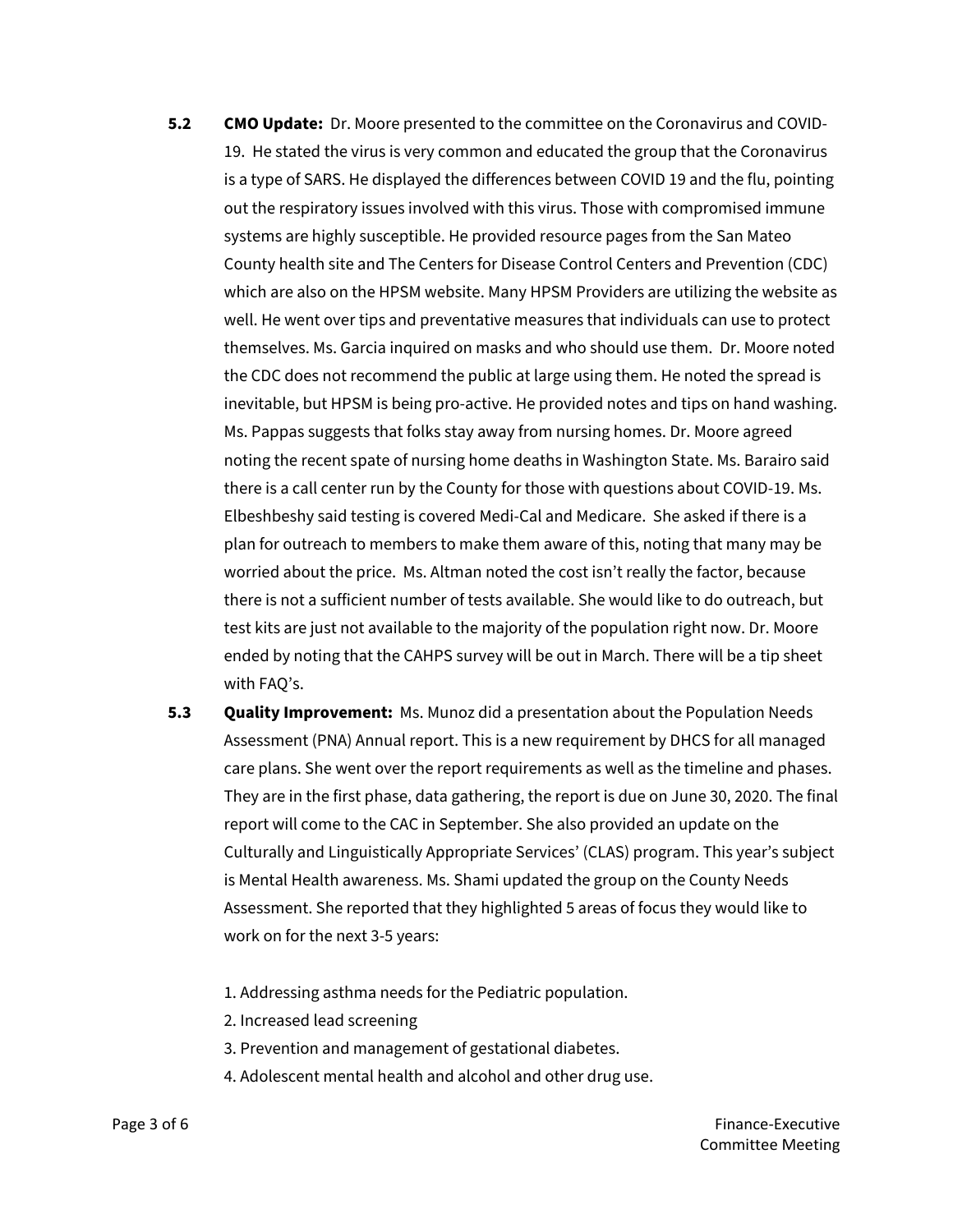5. Maternal mental health and mood disorders.

The County will do an improvement charter to map out problems in each area. She noted that all five points are in line with many of HPSM's goals. She spoke of the need to understand the population, and to find where disparities lie. They will collect data and share that with the County. HPSM will use the results to develop a plan with strategies for each one of the focus areas. She also noted the CAHPS survey should be coming around in May, they will develop a sheet of FAQ's to help with that effort.

- **5.4 Grievance and Appeals:** Ms. Rosado-Torres reviewed the G&A Report, she started by informing the group that the newly proposed meeting dates mean they will gather data differently; noting that as the meetings change the reports may too. She went over the report for Q4 of 2019. They met their goal on the overall rate of complaints, she reviewed the rate of overturned appeals and noted that grievances for prescription drugs and DME went down. The department has added a new section to the report related to the Complaint Tracking Module (CTM), it tracks complaints filed by CareAdvantage-CMC members that are filed directly with Medicare. Since the inception of CareAdvantage CMC, HPSM has received very few CTM complaints. There is also a new section devoted to Medi-Cal regulatory cases or cases that go thru the DMHC Consumer Complaint process or the State Fair Hearing process. There were a total of 17 cases for Q4 of 2019, she provided a breakdown of the results. HPSM is still awaiting a final determination on two cases. She went over the Appeals, how they are categorized and the outcomes. Overturned appeals; grievances have the same trend as the CareAdvantage line they have decreased. Quality of Care and NON-BHRS cases have decreased as well. She advised group of the addition of the Kaiser Whole Child Model section. A total of 59 members requested to change their PCP in Q4 of 2019. Ms. Ault-Riche took this time to introduce Georgina \_\_\_\_\_\_ as an author of these extensive reports.
- **5.5 Provider Services:** Ms. Murphey provided an update from the Provider Services department starting with ABA services: HPSM continues weekly and daily monitoring with Magellan, their delegate who provides these services. Some recent improvement steps they have been working with Magellan on include the addition of new providers to their network, and additional monitoring. Magellan is going to track the utilization of authorized service hours per provider. She also reported on pediatric speech therapy, HPSM sent out notifications to referring providers and therapists in February asking them to begin sending referrals for summer services to HPSM, so that they can

Page 4 of 6 Finance-Executive **Page 4 of 6** Finance-Executive Committee Meeting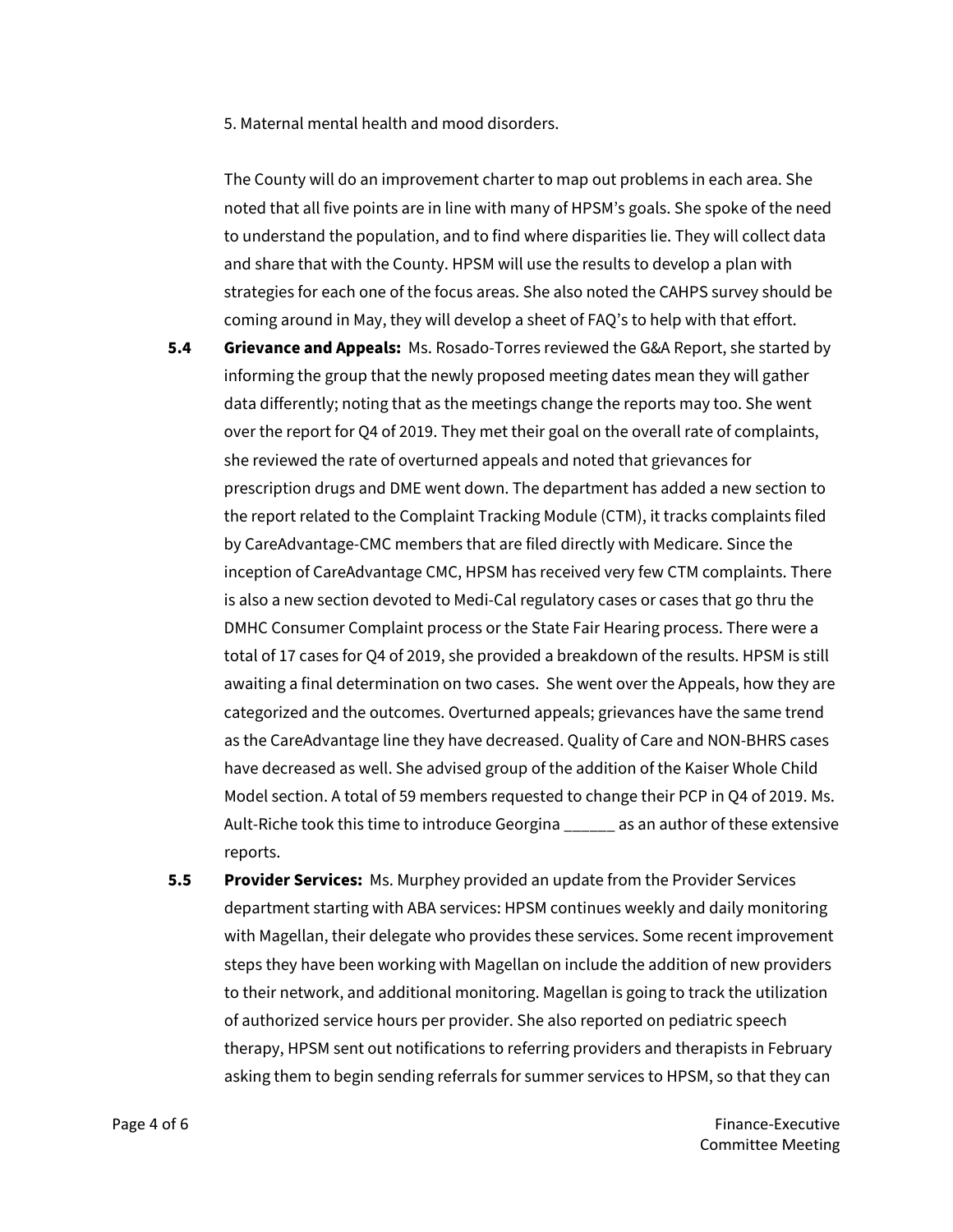help coordinate care and plan for the expected increase in needed services during months that school services may not be available. This communication campaign also included posting the notice online on the HPSM website. She reported a majority of Skilled Nursing Facilities are visiting HPSM on Friday as part of a larger learning collaborative. They will discuss concerns around risks in nursing homes.

Ms. Murphey also provided a brief update on Seton. HPSM continues to monitor Seton and has a meeting planned with in-network SNF and Hospital staff scheduled for 3/6/2020 in which they will discuss:

- COVID-19 strategies for facilities. Concern is particularly high about COVID-19 in Skilled Nursing Facilities.
- Best practices for discharge planning and care transitions between hospitals and SNF/LTC facilities
- Discuss the plan for Seton patient transitions, should these be needed.

There is no closure currently planned for Seton. HPSM will be discussing the member transition scenario as a hypothetical only for the sake of preparedness.

Ms. Murphey also provided an update on Behavioral health regarding de-delegation. To better support the County, HPSM and BHRS jointly decided to work together to transition some of the administrative functions of managing the behavioral health benefit to HPSM, to free up BHRS capacity to focus on their strength as a provider. HPSM will be hosting provider forums in the coming months to answer questions about what this means for them, and to begin the process of gradually transitioning administrative functions such as contracting, credentialing and claims payment to HPSM. The joint goal is for this process to be as non-disruptive to providers as possible.

**5.6 Member Services:** Ms. Williams reviewed the Member Services and Care Advantage report. The Medi-Cal line of business continues to see a decrease, there was an average decrease of 2.6% overall for this line in 2019. They did a recent Memorandum of Understanding (MOU) with the Health Coverage Unit (HCU) in an effort to retain enrollments in Medi-Cal. Call center metrics were met a majority of the time for Q4 of 2019. HPSM provides customer support via email communications. Regulations require plans to respond to member email inquiries within one business day of submission. Goals were met for email inquiries from HPSM members. Ms. Williams noted that the last Member Services report of 2019 included information on the Kaiser